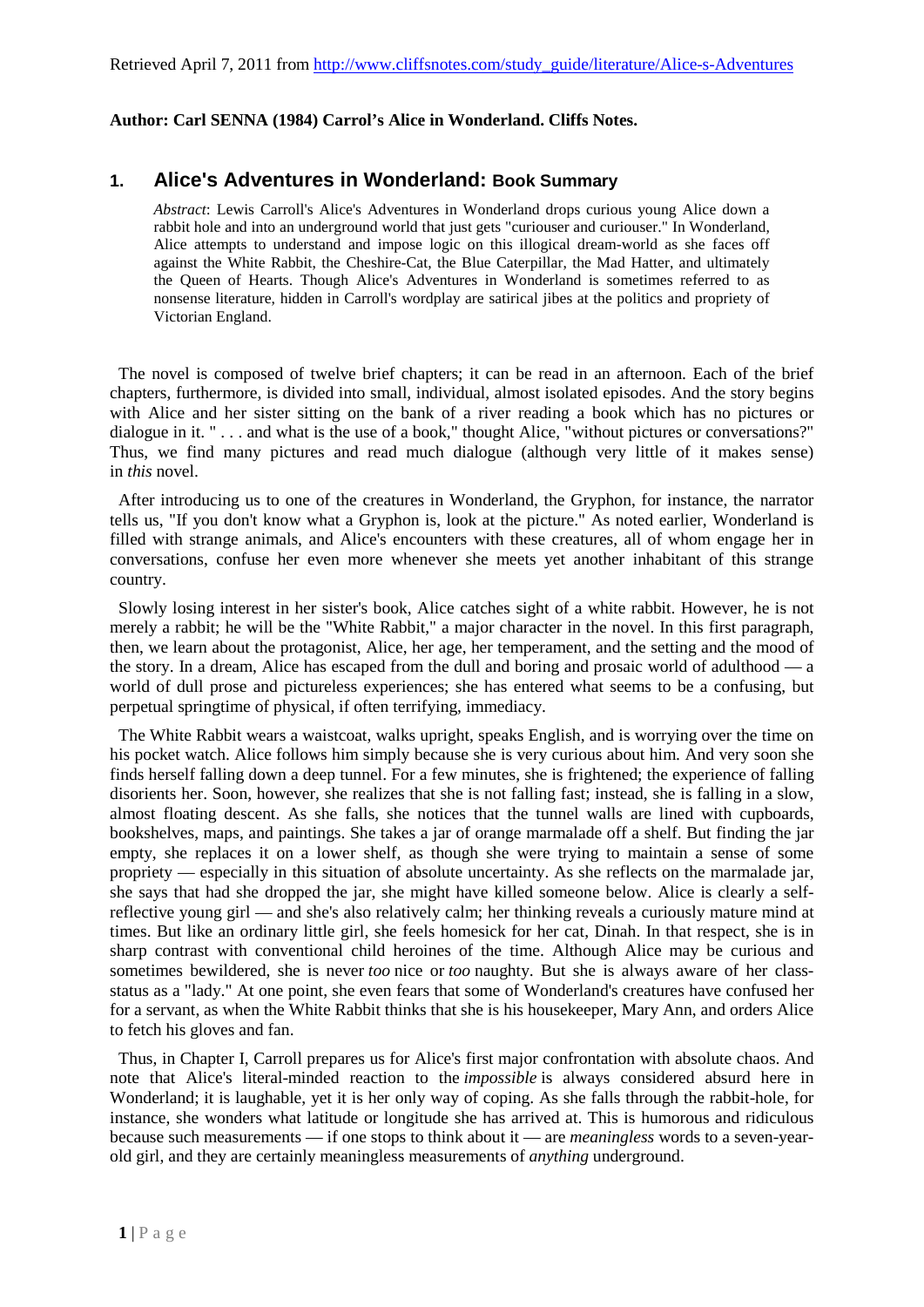In Chapter II, Alice finds herself still in the long passageway, and the White Rabbit appears and goes off into a long, low hall full of locked doors. Behind one very small door, Alice remembers that there is "the loveliest garden you ever saw" (remember, she saw this in Chapter I), but now she has drunk a liquid that has made her too large to squeeze even her head through the doorway of the garden. She wishes that she could fold herself up like a telescope and enter. This wish becomes possible when she finds a shrinking potion and a key to the door. The potion reduces her to ten inches high, but she forgets to take the key with her (!) before shrinking, and now the table is too high for her to reach the key. To any young child, this is silly and something to be laughed at, but on another level, there's an element of fear; for children, the predictable proportions of things are important matters of survival. Yet here in Wonderland, things change — for no known reason — thus, logic has lost all its validity.

Then Alice eats a cake that she finds, and her neck shoots up until it resembles a giraffe's. Suddenly, she is a distorted nine feet tall! Clearly, her ability to change size has been a mixed blessing. In despair, she asks, "Who in the world am I?" This is a key question.

Meanwhile, the rapid, haphazard nature of Alice's physical and emotional changes has created a dangerous pool of tears that almost causes her to drown when she shrinks again. Why has she shrunk? She realizes that she has been holding the White Rabbit's lost white gloves and fan — therefore, it *must* be the magic of the fan that is causing her to shrink to almost nothingness. She saves herself by instantly dropping the fan. But now she is desperate; in vain, she searches her mind for something to make sense out of all this illogical chaos, something like arithmetic and geography, subjects that are solid, lasting, and rational. But even they seem to be confused because no matter how much she recites their rules, nothing helps. At the close of this chapter, she is swimming desperately in a pool of her own tears, alongside a mouse and other chattering creatures that have suddenly, somehow, appeared.

*Alice's Adventures in Wonderland* is full of parody and satire. And in Chapter III, Victorian history is Carroll's target. The mouse offers to *dry* the other creatures and Alice by telling them a *very dry* history of England. Then, Carroll attacks politics: the Dodo organizes a Caucus-race, a special race in which every participant wins a prize. Alice then learns the mouse's sad tale as Carroll's editor narrates it on the page in the shape of a mouse's very narrow, S-shaped tail. The assembled, unearthly creatures cannot accept ordinary language, and so Alice experiences, again, absolute bafflement; this is linguistic and semantic disaster. Indeed, much of the humor of this chapter is based on Alice's reactions to the collapse of three above-ground assumptions: predictable growth, an absolute distinction between animals and humans, and an identity that remains constant. We might also add to the concept of a constancy of identity a conformity of word usage. But in Wonderland, Alice's previous identity and the very concept of a permanent identity has repeatedly been destroyed, just as the principles of above-ground are contradicted everywhere; here in Wonderland, such things as space, size, and even arithmetic are shown to have *no consistent laws.*

In Chapter IV, the confusion of identity continues. The White Rabbit insists that Alice fetch him his gloves and his fan. Somehow, he thinks that Alice is his servant, and Alice, instead of objecting to his confusion, passively accepts her new role, just as she would obey an adult ordering her about aboveground. On this day when everything has gone wrong, she feels absolutely defeated.

In the rabbit's house, Alice finds and drinks another growth potion. This time, however, she becomes so enormous that she fills up the room so entirely that she can't get out. These continuing changes in size illustrate her confused, rapid identity crisis and her continuous perplexity. After repulsing the rabbit's manservant, young Bill, a Lizard (who is trying to evict her), Alice notices that pebbles that are being thrown at her through a window are turning into*cakes.* Upon eating one of them, she shrinks until she is small enough to escape the rabbit's house and hide in a thick wood.

In Chapter V, "Advice From a Caterpillar," Alice meets a rude Caterpillar; pompously and dogmatically, he states that she must keep her temper — which is even more confusing to her for she is a little irritable because she simply cannot make any *sense* in this world of Wonderland. Alice then becomes more polite, but the Caterpillar only sharpens his already very short, brusque replies. In Wonderland, there are obviously no conventional rules of etiquette. Thus, Alice's attempt at politeness and the observance of social niceties are still frustrated attempts of hers to react as well as she can to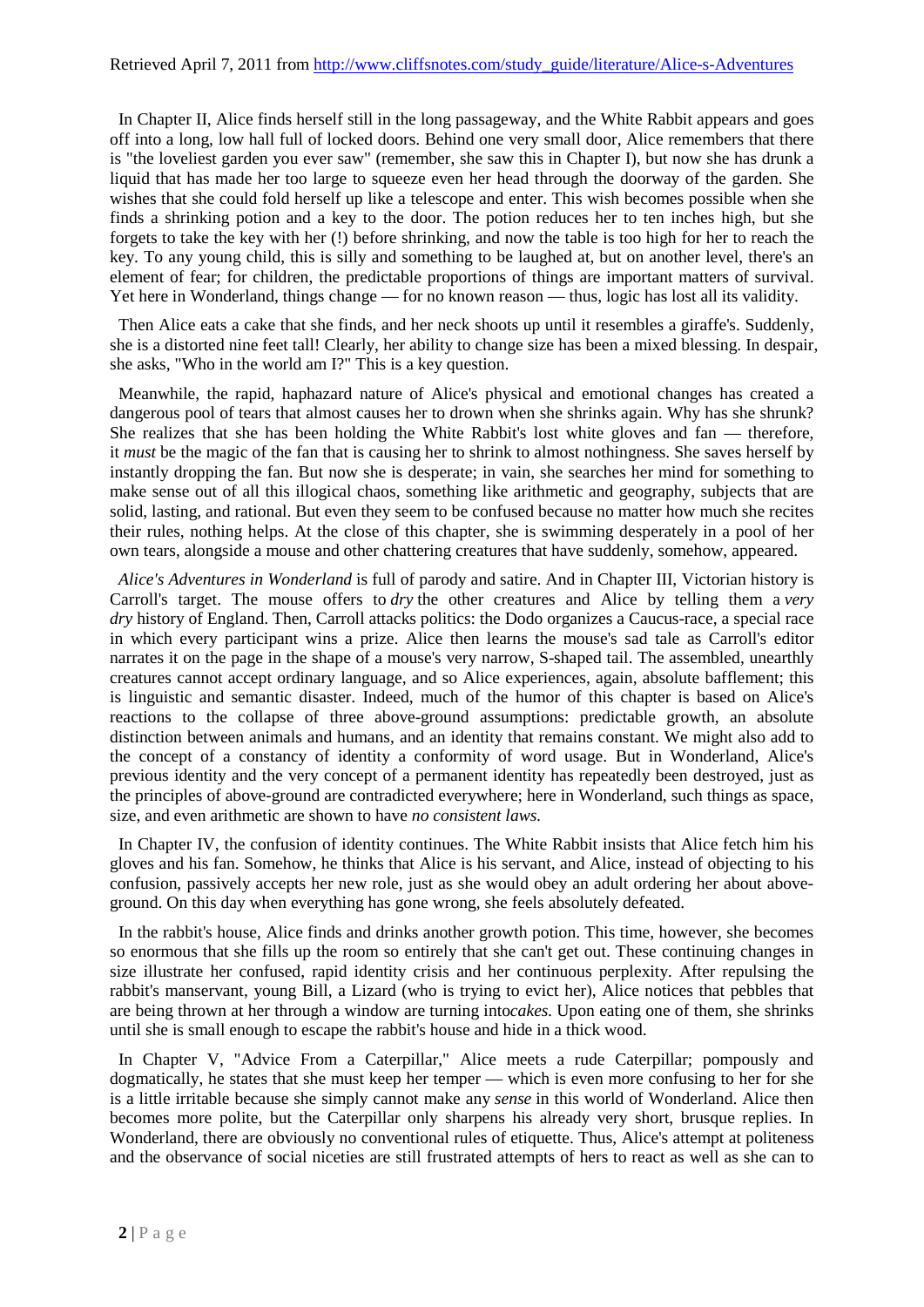very unconventional behavior—at least, it's certainly unconventional according to the rules that she learned above-ground.

Later, Alice suffers another bout of "giraffe's neck" from nibbling one side of the mushroom that the Caterpillar was sitting on. The effect of this spurt upward causes her to be mistaken for an egg-eating serpent by an angry, vicious pigeon.

In Chapters VI and VII, Alice meets the foul-tempered Duchess, a baby that slowly changes into a pig, the famous, grinning Cheshire-Cat, the March Hare, the Mad Hatter, and the very, very sleepy Dormouse. The latter three are literally trapped (although they don't know it) in a time-warp  $\overline{a}$ trapped in a *perpetual* time when tea is being forever served. Life is one long tea-party, and this episode is Carroll's assault on the notion of time. At the tea-party, it is *always*teatime; the Mad Hatter's watch tells the *day* of the year, but not the *time* since it is *always* six o'clock. At this point, it is important that you notice a key aspect of Wonderland; here, *all* these creatures treat Alice (and her reactions) as though *she* is insane — and as though *they* are sane! In addition, when they are not condescending to her or severely criticizing her, the creatures continually contradict her. And Alice passively presumes the fault to be hers — in almost every case — because all of the creatures act as though their madness is normal and not at all unusual. It is the logical Alice who is the queer one. The chapter ends with Alice at last entering the garden by eating more of the mushroom that the Caterpillar was sitting on. Alice is now about a foot tall.

Chapters VIII to X introduce Alice to the most grimly evil and most irrational people (and actions) in the novel. Alice meets the sovereigns of Wonderland, who display a perversely hilarious rudeness not matched by anyone except possibly by the old screaming Duchess. The garden is inhabited by playing cards (with arms and legs and heads),who are ruled over by the barbarous Queen of Hearts. The Queen's constant refrain and response to seemingly *all*situations is: "Off with their heads!" This beautiful garden, Alice discovers, is the Queen's private croquet ground, and the Queen matter-offactly orders Alice to play croquet. Alice's confusion now turns to fear. Then she meets the ugly Duchess again, as well as the White Rabbit, the Cheshire-Cat, and a Gryphon introduces her to a Mock Turtle, who sings her a sad tale of his mock (empty) education; then the Mock Turtle teaches her and the Gryphon a dance called the 'Lobster-Quadrille." Chapters XI and XII concern the trial of the Knave of Hearts. Here, Alice plays a heroic role at the trial, and she emerges from Wonderland and awakens to reality. The last two chapters represent the overthrow of Wonderland and Alice's triumphant rebellion against the mayhem and madness that she experienced while she was lost, for awhile, in the strange world of Wonderland.

This story is characterized, first of all, by Alice's unthinking, irrational, and heedless jumping down the rabbit-hole, an act which is at once superhuman and beyond human experience — but Alice does it. And once we accept this premise, we are ready for the rest of the absurdities of Wonderland and Alice's attempts to understand it and, finally, to escape from it. Confusion begins almost immediately because Alice tries to use her world of knowledge from the adult world above-ground in order to understand this new world. Wonderland, however, is a lawless world of deepest, bizarre dream unconsciousness, and Alice's journey through it is a metaphorical search for experience. What she discovers in her dream, though, is a more meaningful and terrifying world than most conscious acts of intelligence would ever lead her to. Hence, "Who in the world am I?" is Alice's constant, confused refrain, one which people "above-ground" ask themselves many, many times throughout their lifetimes.

Throughout the story, Alice is confronted with the problem of shifting identity, as well as being confronted with the anarchy and by the cruelty of Wonderland. When Alice physically shrinks in size, she is never really small enough to hide from the disagreeable creatures that she meets; yet when she grows to adult or to even larger size, she is still not large enough to command authority. "There are things in *Alice*," writes critic William Empson, "that would give Freud the creeps." Often we find poor Alice (and she is often described as being either "poor" or "curious") in tears over something that the adult reader finds comic. And "poor Alice" is on the verge of tears most of the time. When she rarely prepares to laugh, she is usually checked by the morbid, humorless types of creatures whom she encounters in Wonderland. Not even the smiling Cheshire-Cat is kind to her. Such a hostile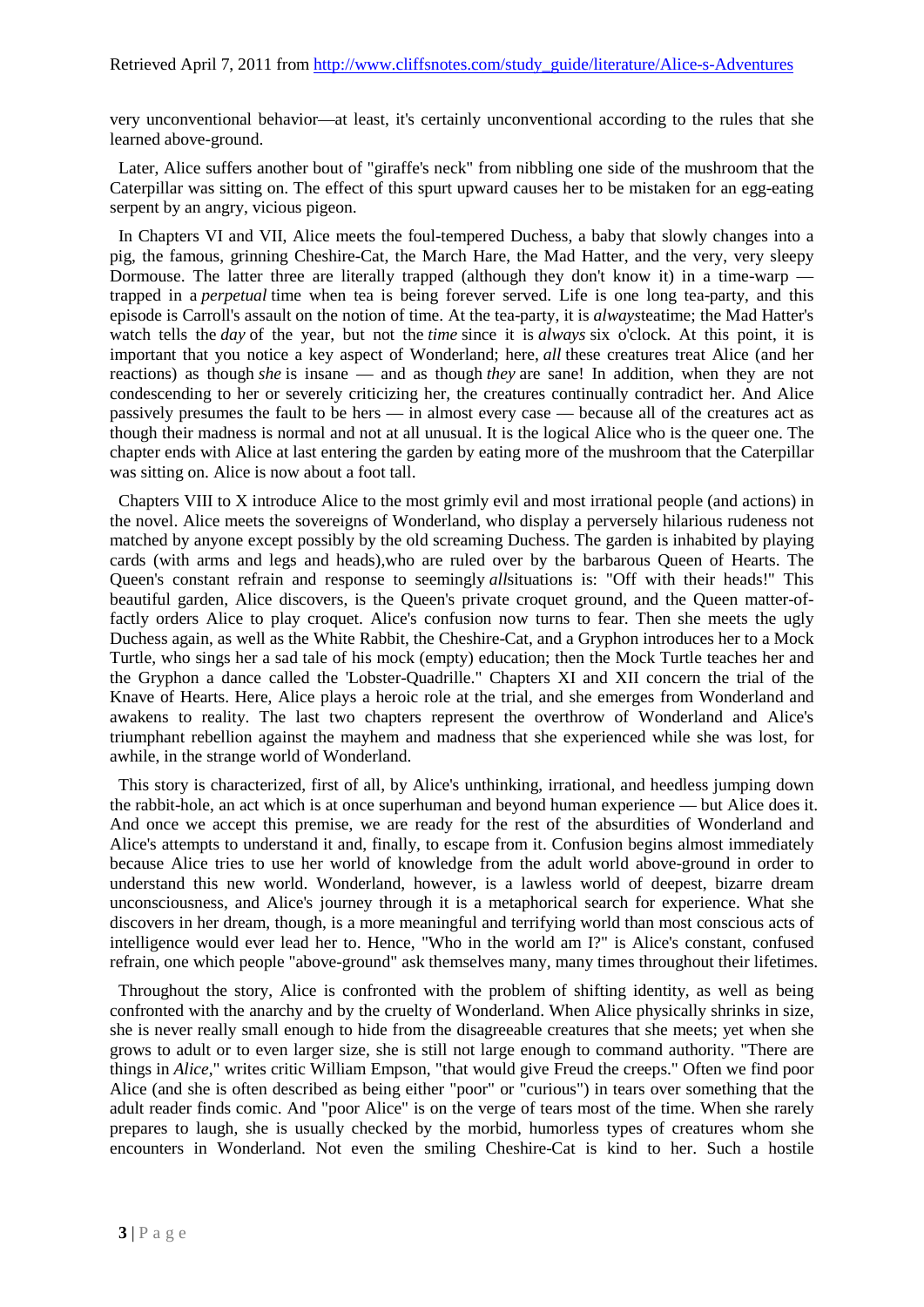breakdown of the ordinary world is *never* funny to the child, however comic it might appear to adults. But then Wonderland would not be so amusing to us except in terms of its sheer, unabated madness.

One of the central concerns of *Alice* is the subject of growing up — the anxieties and the mysteries of personal identity as one matures. When Alice finds her neck elongated, everything, in her words, becomes "queer"; again, *she is uncertain who she is.* As is the case with most children, Alice's identity depends upon her control of her body. Until now, Alice's life has been very structured; now her life shifts; it becomes fragmented until it ends with a nightmarish awakening. Throughout the novel, Alice is filled with unconscious feelings of morbidity, physical disgrace, unfairness, and bizarre feelings about bodily functions. Everywhere there is the absurd, unexplainable notion of death and the absolute meaninglessness of death and life.

Alice's final triumph occurs when she outgrows nonsense. In response to the Queen's cry at the Knave's trial: "sentence first — verdict afterward," Alice responds: "Stuff and nonsense! Who cares for *you?* You're nothing but a pack of cards!" At last, Alice takes control of her life and her growth toward maturity by shattering and scattering the absurdity of the playing cards and the silly little creatures who are less rational than she is. In waking from her nightmare, she realizes that reason *can* oppose nonsense, and that it can — and did — win. And now that the dream of chaos is over, she can say, from her distance above-ground, "It *was* a curious dream," but then she skips off thinking that — for a strange moment — what a wonderful dream it was.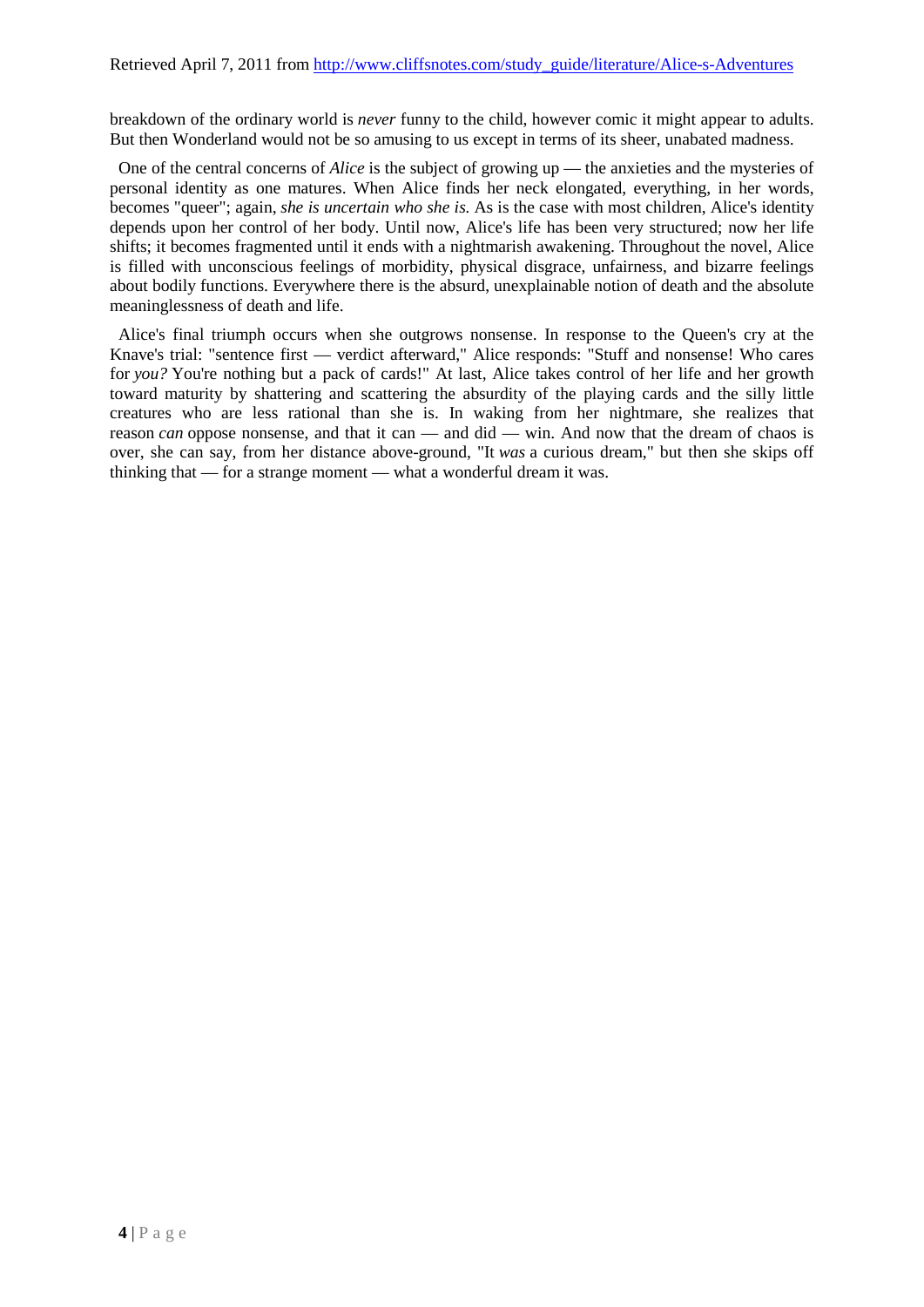# **2. About** *Alice's Adventures in Wonderland*

*Alice* was the work of a mathematician and logician who wrote as both a humorist and as a limerist. The story was in no sense intended to be didactic; its only purpose was to entertain. One may look for Freudian or Jungian interpretations if one chooses to do so, but in the final analysis, the story functions as comedy, with dialogue used largely for Carroll to play on words, mixing fantasy with burlesque actions.

The success *of Alice* (1865) enabled Carroll to forego his activities as a deacon. After the death of his deeply religious father in 1868, Carroll was able to propose a one-third cut in his salary as a mathematical lecturer. His most famous mathematical work, *Euclid and His Modern Rivals,* had been published the year before, and in 1881, he proposed to resign his academic post so that he could give full time to writing and pursuing mathematical studies. But in 1882, he was made Curator of the Common Room and was persuaded to remain there until 1892. He continued to write on mathematical topics and completed the first volume of his *Symbolic Logic.*By then, he was independently wealthy as a result of his many successful publications: *Phantasmagoria* appeared in 1869; in 1871, *Through the Looking Glass* came out; in 1876, *The Hunting of the Snark* appeared; and in 1883, *Rhyme and Reason* was published. Carroll's university responsibilities broadened in those years and from time to time he even accepted a request for a sermon. Though his authorship of the *Alice* books was well known, he absolutely shunned *all* publicity and refused to acknowledge any connection to "Lewis Carroll."

After leaving Oxford, Carroll settled into his sister's house in Guildford. And there he died in the afternoon of January 14, 1898. His memory is preserved in a perpetual endowment of a cot in the Children's Hospital, Great Ormond Street, London. In the long run, his books for children, especially the *Alice* books, have taken their place as books worthy of serious study of English literature. Thus, almost ironically, the so-called nonsense writer's achievements are timeless and unchallengeable, and the fame of *Alice* endures. To fully appreciate *Alice,* one must keep in mind that the whole is simpler than its parts, and that although it was written originally for children, *Alice* has become a favorite adult piece of literature, a critical and philosophical work, rich in multiple meanings. More scholars (particularly economists and mathematicians)seem to allude to the *Alice* books with each passing day. The broad appeal of *Alice,* then, certainly lends substance to the notion that Alice and the novel are, ultimately, what you make of them. But there is some question as to whether children enjoy the puzzlement found in the story's episodes more than the story itself. In any case, children do not need critical information to appreciate *Alice.* The philosophical allusions and psychological implications are for adult tastes.

As a work of fiction, *Alice* lacks the conventional story line that we normally associate with a coherent, unified tale. Yet reading *Alice* does not leave us with a sense of incompleteness; *Alice* is far more than merely a series of disconnected episodes. In fact, *Alice* is told in the form of a dream; it is the story of Alice's dream, told in the third person point-of-view. Because Carroll chose a dream as the structure for his story, he was free to make fun of and satirize the multitudes of standard Victorian didactic maxims in children's literature. *Alice* lacks a "morally good" heroine and meaning; instead of Carroll's making an ethical point about each of her adventures (and showing how "good little girls" should behave in a situation just described),*Alice* parodies the instructive, solemn verse which filled Victorian children's books, verses which children were made to *memorize* and *recite.*

*Alice,* however, is not intended to *instruct* children in points of religion, morality, etiquette, and growing up to be mature, reasonable adults. In this novel, conventional "rationality" is replaced by the bizarre, fantastic irrationalities of a dream world. From episode to episode, Alice never progresses to any *rational* understanding or mental or psychological growth. Her adventures are *not* ordered; they are disordered. They are shifting and unpredictable, and there is always the menace of Gothic horror laced with the fantasies of Carroll's fairy tale. Indeed, Alice's dream sometimes has the aspects of a nightmare.

Wonderland is a world of wonders, a world where fairy or elf-like creatures and humans meet and talk with one another. Wonderland is a world where a baby is transformed into a pig; it is a place where a Cheshire-Cat keeps disappearing and reappearing, until only his grin remains — and even that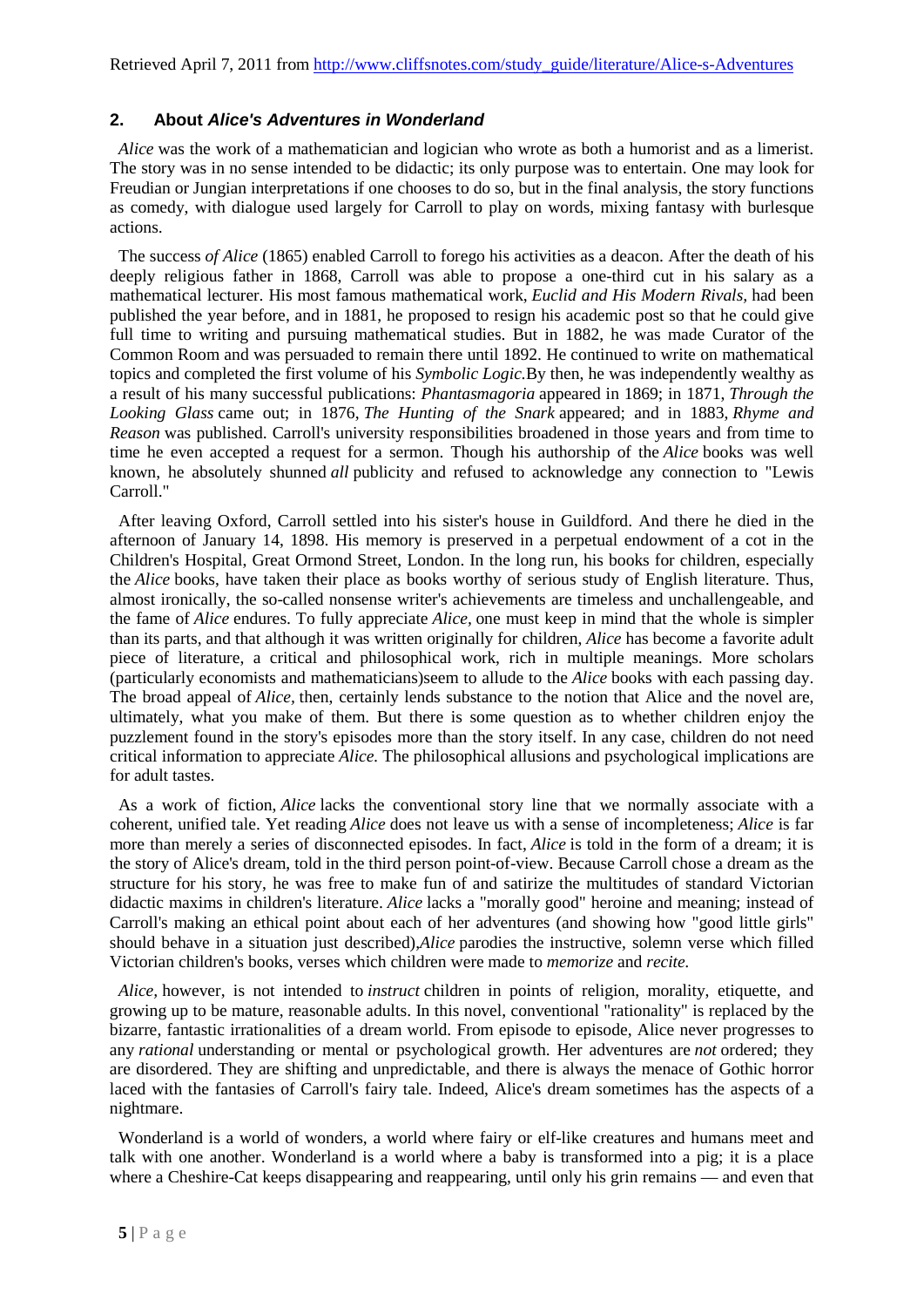suddenly disappears! Wonderland is a kingdom in which the Queen and King of Hearts have subjects who are a deck of cards, and where *all* the animals (except the pig/baby) have the nagging, whining, complaining, and peevish attitudes of adults. It is as though Carroll were trying to frustrate *logical* communication and trying to turn extraordinary events into what would seem like very ordinary events in Wonderland. The only laws in *Alice* seem to be the laws of chaos; all is nonsensical. Yet, one of the novel's key focuses is on the relationship between the development of a child's language and the physical growth of the child. In Wonderland, illogical and irrational Wonderland, sudden size change has a distorting psychological effect on Alice, and this is made even more mysterious by the verbal nonsense that accompanies it. This dream magic mesmerizes children, and it makes them laugh. Most adults do not. To break a law of logic is serious business to adults; children, however, love the wildly improbable.

In any case, most of the humor in *Alice* is due to the fact that the reader has the privileged knowledge that Alice is *dreaming;* thus, she *should not* assume that anything in Wonderland should function as it does in the real world. Wonderland is a sort of reverse utopia, a decadent, corrupted one.

Many years ago, Swiss child psychologist Jean Piaget demonstrated that children learn in stages and that before a certain mental age, a child will not be able to comprehend certain *abstract* relationships. Carroll seems to have already grasped this principle and is playing with the notion in this novel. Alice changes in size, but she *never matures.* The solemn adult creatures whom she meets speak to her, but what they say to her seems like absolute nonsense — that is, Carroll was satirizing the pseudointellectuality of adults in the Victorian world he saw all around him. And part of Alice's problem is that none of the nonsense *ever* makes sense; she never learns *anything,* even when she physically grows, or wanders through Wonderland's garden meeting people and creatures.

She grows nine feet tall after eating a cake in the opening chapter, yet she remains a child. Presumably, Alice would have continued to be baffled forever, so long as she remained in Wonderland. She is trapped in the midst of a vacuous condition, without beginning or end, without resolution.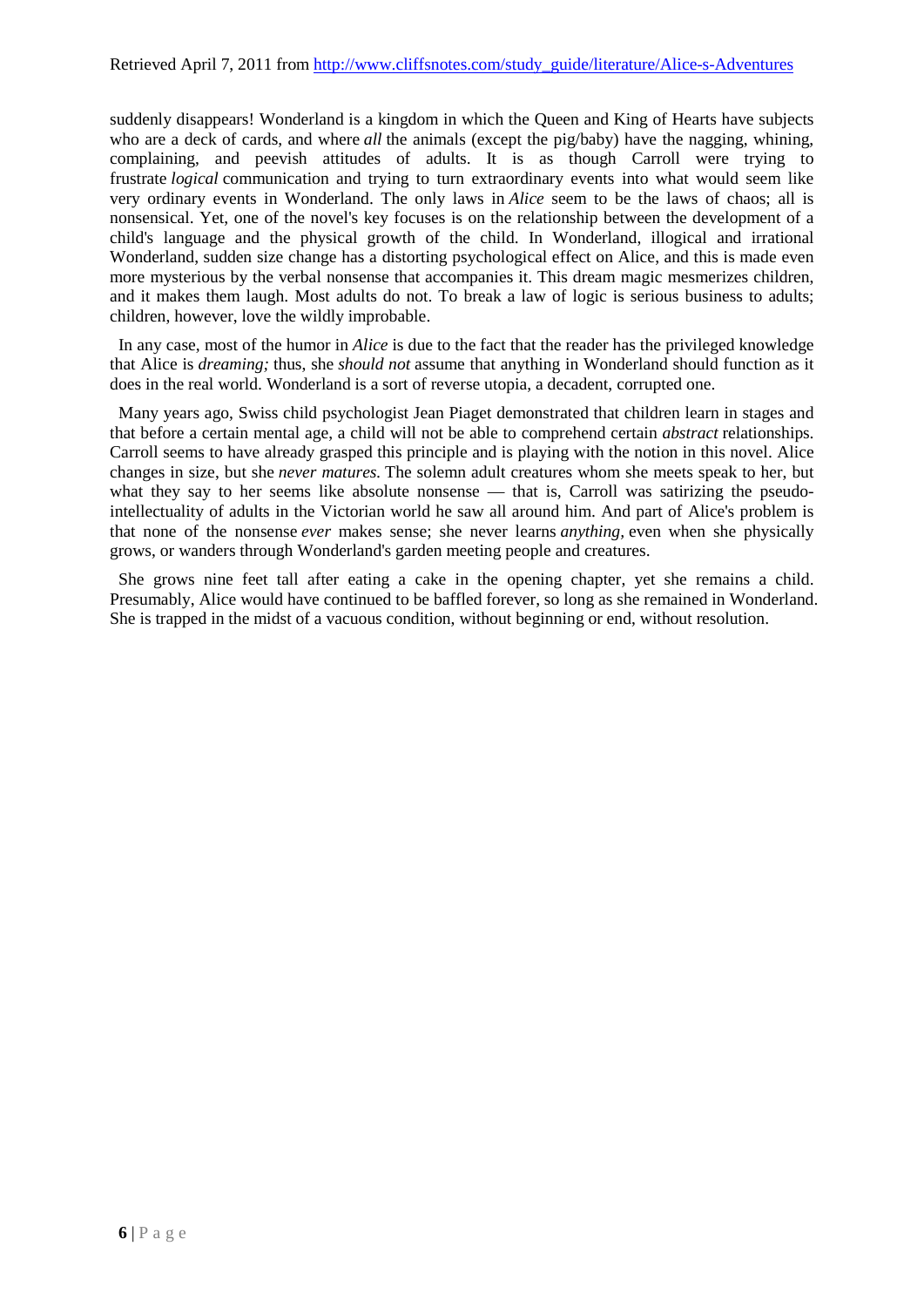# **3. Lewis Carroll Biography**

# **Life and Work**

Of all Lewis Carroll's major works, *Alice's Adventures in Wonderland* has a unique standing in the category of whimsical, nonsense literature. Much has been written about how this novel contrasts with the vast amount of strict, extremely moralistic children's literature. This is true; *Alice* is quite different from all other Victorian children's literature. Yet, as odd as this story appears in relation to the other Victorian children's stories, this short novel is odder still because it was written by an extremely upright, ultra-conservative man — in short, a quintessential Victorian gentleman.

Lewis Carroll was born Charles Lutwidge Dodgson on January 27, 1832, in the parsonage of Daresbury, Cheshire, England, the third child and eldest son of eleven children of Reverend Charles Dodgson and his wife, Francis Jane Lutwidge. The parents were descended from two ancient and distinguished North Country families. From the Dodgsons, the son inherited a very old tradition of service to the Church and a tradition that he belonged to one of the most respected lineages in England — for example, family legend has it that King James I actually "knighted" either a loin of beef or mutton at the table of Sir Richard Houghton, one of Carroll's ancestors. This incident has been thought by some critics to have inspired the introductory lines in *Through the Looking Glass,* the sequel to *Alice's Adventures in Wonderland,* when the Red Queen introduces the leg of mutton to Alice: "Alice — Mutton: Mutton — Alice."

For the sake of those who are curious about pen names and how authors choose one over another, "Lewis Carroll" is an interesting example. While teaching at Christ Church, Oxford, Charles Dodgson (Carroll) wrote comic literature and parodies for a humorous paper, *The Train.* The first of the several pieces submitted to *The Train* was signed "B. B." It was so popular that the editor asked Dodgson to use a proper nom de plume; at first, Dodgson proposed "Dares," after his birthplace, Daresbury. The editor thought that the name was too journalistic, so after struggling over a number of choices, Dodgson wrote to his editor and suggested a number of variations and anagrams, based on the letters of his actual name. "Lewis Carroll" was finally decided on, derived from a rearrangement of most of the letters in the name "Charles Lutwidge Dodgson." Clearly, Carroll was fascinated with anagrams, and he will use them throughout *Alice's Adventures in Wonderland;* his interest in anagrams also explains much about the writings in his later life, and his mathematical works. Concerning Carroll, one cannot safely exclude any influence, least of all hereditary ones, but a good case can be made for the formative effect of Carroll's father on him. Those who knew Reverend Dodgson said that he was a pious and gloomy man, almost devoid of any sense of humor. Yet from his letters to his son, there is recorded evidence of a *remarkable* sense of fun. For example, in one letter to his son, he speaks of screaming in the middle of a street:

Iron-mongers-Iron-mongers — Six hundred men will rush out of their shops in a moment — fly, fly, in all screwdriver, & a ring, & if they are not brought directly, in forty seconds I will leave nothing but one small cat alive in the whole town of Leeds, & I shall only leave that because I shall not have time to kill it.

To a boy of eight, such correspondence from his father must have greatly heightened his later love for literary exaggeration; indeed, such fanciful letters may have been the genesis for Carroll's so-called nonsense books.

As we noted, Reverend Dodgson was said to be an austere, puritanical, and authoritarian Victorian man; Lewis Carroll's mother, however, was the essence of the Victorian "gentlewoman." As described by her son, she was "one of the sweetest and gentlest women that had ever lived, whom to know was to love." The childhood of Lewis Carroll was relatively pleasant, full of ideas and hobbies that contributed to his future creative works. His life at Daresbury was secluded, though, and his playmates were mostly his brothers and sisters. Class distinctions did not permit much socializing between children of the parsonage and the "lesser" parish children. Curiously, a number of the Dodgson children, including Carroll, stammered severely. More than one author has suggested that, at least in Carroll's case, his stammer may have arisen from his parents' attempts to correct his left-handedness. Isa Bowman, a childhood friend of Carroll's, has said that whenever adults approached them on their walks, Carroll's speech became extremely difficult to understand. Apparently, he panicked; his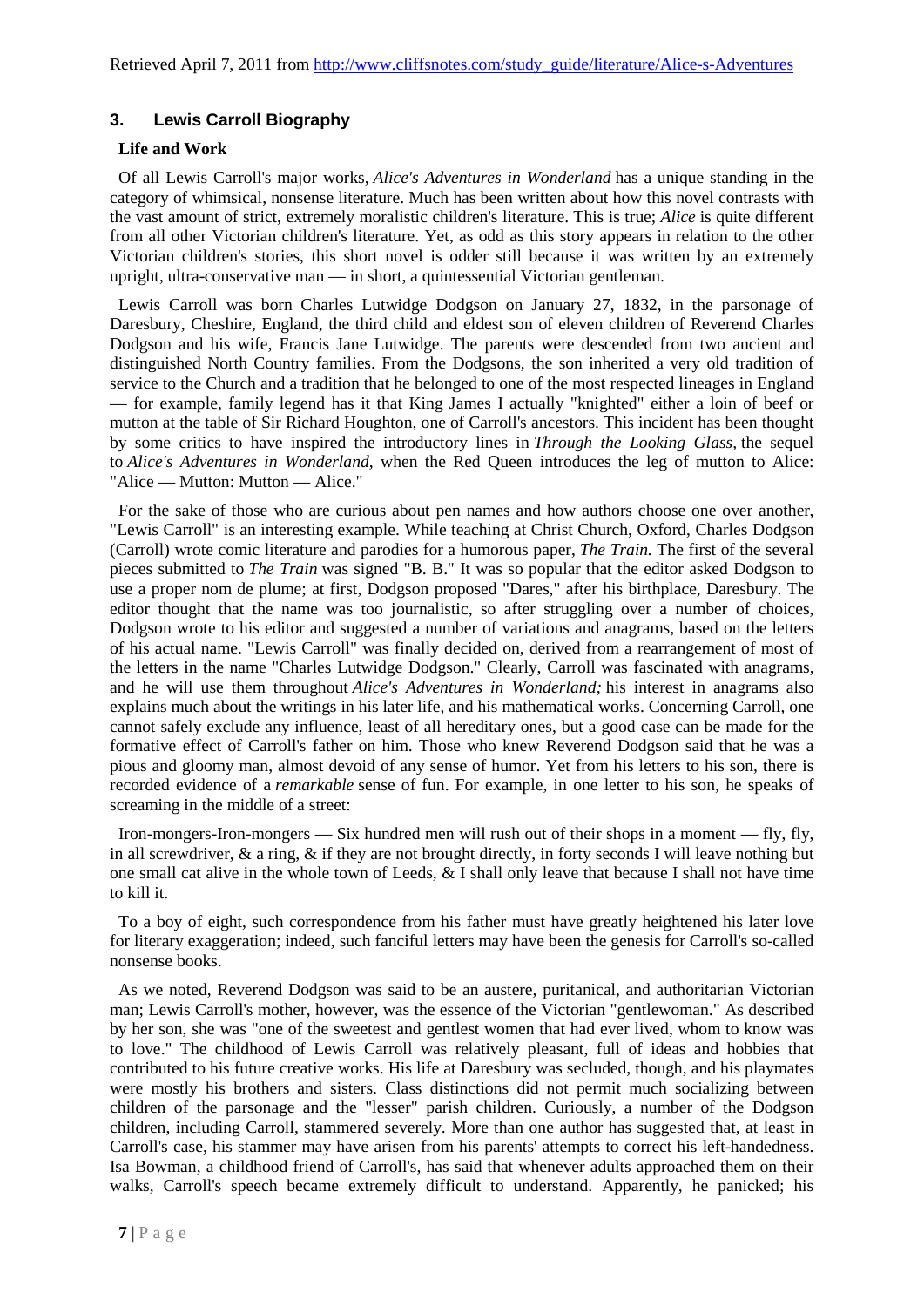shyness and stammering always seemed worse when he was in the world of adults. This stammering made him into a bit of a "loner" and explains, somewhat, Carroll's longtime fascination with puzzles and anagrams, solitary games to amuse himself. It was as though the long suppressed, left-handed self endured in the fanciful, literary adult Carroll — in contrast to the very stern adult librarian, mathematics lecturer, deacon, dormitory master, and curator of the dining hall. Carroll was, seemingly, the archetype of the left-handed man in a right-handed world, like his own White Knight in *Through the Looking Glass* (the sequel to *Alice's Adventures in Wonderland*)*.*

And now if ever by chance I put My fingers into glue Or madly squeeze a right-hand foot Into a left-hand shoe . . .

Carroll's fondness for games, language puzzles, and the world of the bizarre is further demonstrated in his flair for amusing his brothers and sisters — especially his sisters, which explains, perhaps, his lifelong attraction for little girls. In fact, a great deal of Carroll's childhood was spent taking care of his little sisters. At home, it was he who was in charge of these seven sisters, and his imagination was constantly being exercised in order to entertain them. In one of his fanciful story games that he invented, he imagined a sort of "railway game," and as one of the rules of the game, at least *three* trains had to run over the passengers in order for the passengers to be attended to by physicians. Fortunately, though, rarely were Carroll's amusements cruel, and when the family moved to the Croft Rectory, Yorkshire, where Carroll's father assumed the Archdeaconry, Carroll wrote, directed, and performed light, gay plays, and he also manipulated puppets and marionettes for his family and friends.

In addition to the plays that Carroll wrote and the scripts that he composed for his puppet theater, he also wrote poems, stories, and humorous sketches for his own "magazines." In his "Useful and Instructive Poetry" magazine, for example, a volume that was composed for a younger brother and a sister, he satirized a copybook of stern, dogmatic maxims (a typical Victorian children's book), and in this poem, he alluded to his own handicap:

Learn well your grammar And never stammer. Eat bread with butter; Once more, don't stutter.

Other poems in the volume focus on the theme of fairy tales, an interest which played a large part in the creation of *Alice.* An early poem of Carroll's, for instance, "My Fairy," suggests the contrariness of the creatures that Alice will meet in Wonderland:

I have a fairy by my side Which cried; it said, "You must not weep. "If, full of mirth, I smile and grin, It says, "You must not laugh." When once I wished to drink some gin, It said, "You must not quaff."

Similarly, in another early poem, "A Tale of a Tail," there is a drawing of a dog's very long tail, suggestive of the very slender, increasingly smaller mouse's tail in *Alice,* which coils across a single page in a sort of S-shape. Also, an early poem about someone falling off a wall anticipates Humpty Dumpty in *Through the Looking Glass,* and a "Morals" essay reminds one of the ridiculous conversations between the ugly Duchess and the evil Queen in *Alice.* It is difficult to ignore the writings of Carroll as a child in any analysis of his works, for in his childhood productions, we find conclusive evidence of early imitations, hints, allusions, suggestions, and actual elements of imaginary creatures, dreams, and visions that will appear in his later works.

# **Education**

All his life, Carroll was a scholar; when he was not a student, he was a teacher, and until two years before his death, he was firmly imbedded in the life of Oxford University. Quite honestly, though,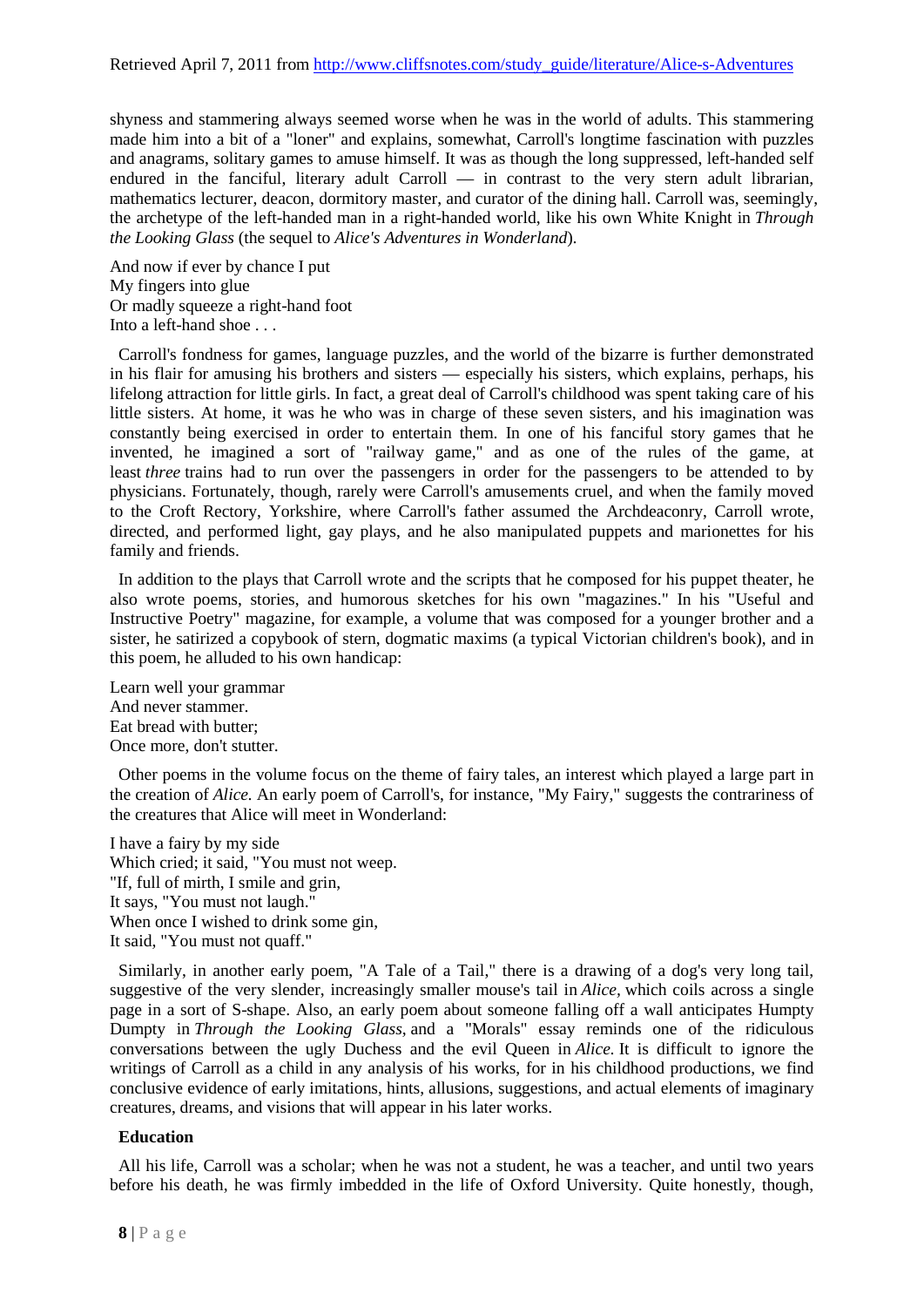nothing very exciting ever happened in Carroll's life, apart from a trip to the Continent, including Russia. His vacations were all local ones, to his sister's home in Guildford, his aunt's home in Hastings, and to Eastbourne, the Lake Country, and Wales. He did not begin his formal schooling until the age of twelve, when he enrolled in Richmond Grammar School, ten miles from the Croft Rectory, but he had already received a thorough background in literature from the family library. Yet it was mathematics — and not English literature — that interested Carroll most. When he was very young, for example, Carroll implored his father to explain logarithms to him, presumably because he had already mastered arithmetic, algebra, and even most of Euclidian geometry.

Carroll entered Rugby in 1846, but the sensitive young child found the all-boys environment highly unpleasant; the bullying abuse, the flogging, and the caning was a daily part of school life. Nonetheless, Carroll was, despite his three years of unhappiness there, an exceedingly studious boy, and he won many prizes for academic excellence.

Carroll matriculated at Christ Church, Oxford, in 1851, and remained there for forty-seven years. But, two days after entering Oxford, he received word of his mother's death, something which deeply distressed him and seemed to have worsened his stammering. By all accounts, Carroll was not an outgoing student; with little money, and because of his stammer, his circle of friends always remained small. Yet in his academic work, he applied himself with the same energy and devotion that characterized his career at Rugby. He won scholarship prizes, honors in Classical exams, and also won a First Prize in Mathematics. His scholastic efforts were rewarded by a lifetime fellowship and a residency at Christ Church, so long as he remained unmarried and proceeded to take Holy Orders.

In 1854, the year Carroll took his B.A. degree, he began publishing poetry in the student magazines and in *The Whitby Gazette.* Carroll's writings had already established him as both a superb raconteur and humorist at Oxford, and in 1854, he began to seriously teach himself how to express his thoughts in proper literary form; it was at that time that his writings began to show some of the whimsy and fantasy that are contained in the *Alice* books.

In 1857, Carroll took his M.A. degree and was made "Master of the House." During those years, he immersed himself in literature, mathematics, and also in the London theater. He produced freelance humorous prose pieces and verses for various periodicals, explored theories of dual identities, wrote satires, published mathematical and symbolic logic texts, invented word games and puzzles, and took up photography, a hobby that would make him famous as one of the best Victorian photographers. In short, Carroll became a sort of lesser English equivalent of Leonardo da Vinci. He invented the Nyctograph, a device for writing in the dark, and he also invented a method of remote control selfphotography. Helmut Gernshein, the author of *Lewis Carroll: Photographer,* calls Carroll's photographic achievements "astonishing"; in his estimation, Carroll "must not only rank as a pioneer of British amateur photography, but I would also unhesitatingly acclaim him as the most outstanding photographer of children in the nineteenth century."

# **Carroll's Interest in Little Girls**

In every study of Carroll's life, one finds that Carroll had only the most formal encounters with mature women. There was seemingly no romantic interest in adult women. Some biographers have attributed this asexual interest to Carroll's stammering and his self-conscious shyness about it. On the other hand, Carroll's diaries and contemporary accounts about him are full of his encounters with children, nearly always with little girls. He obviously delighted in the company of little girls twelve years old and younger, and his diary records in great detail the aesthetic pleasure that he took in viewing "nice little children." Carroll's attractions for little girls were honorable and above reproach at least we have, almost a century later, absolutely no evidence to the contrary.

Carroll's interest in discovering new little girls for his photographic studio seems to have amounted to his discovering hundreds, perhaps thousands, of girls in his lifetime. And in nearly every recorded case, Carroll produced a masterpiece of character study. His photographs are filled with unusually sensitive and candid "personalities" of the subjects. They caught the essence of human beings; they were not merely stiff, embalmed-like "objects." Occasionally, there is an extraordinary sense of straightforward eroticism — but it is straightforward; it is not murky or perverted. And in nearly every recorded case, Carroll had the full approbation of the child's parents, and invariably his work was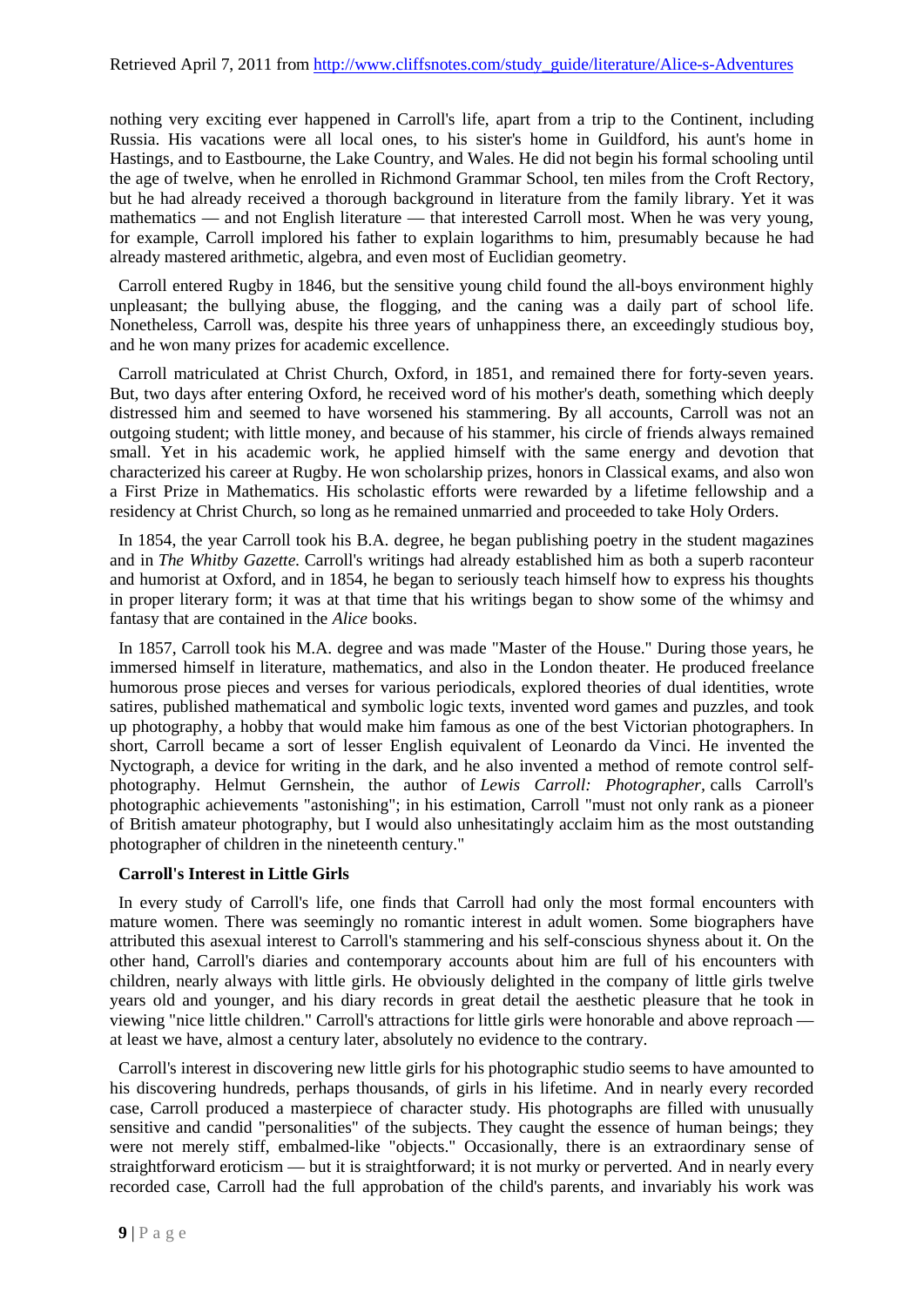chaperoned, at least indirectly. Had there been any intimacies between Carroll and his young female subjects, it would long ago have been ferreted out by the multitude of Freudian-oriented literary critics.

Today, we can understand why, occasionally, certain people thought Carroll's photographs to be erotic. Most people now, however, wouldn't consider them to be. His photographs are alluring; they look as if they almost could speak. They all have a provocative quality about them. But, they are "safe," and as we view them, they help us to understand Carroll's interest in seeing children as *his* own personal, private, peculiar *escape* from mature sex.

#### **Alice Liddell**

In 1846, Carroll met Alice Liddell, the four-year-old daughter of Dean Henry George Liddell of Christ Church. Carroll had already established himself as a close friend of Alice's elder sister and cousin. But it is Alice who figures most prominently in Carroll's most famous creation, *Alice's Adventures in Wonderland.*

On July 4, 1852, Carroll and a friend, Rev. Robinson Duckworth, took the Liddell children, Lorina (13), Alice (10), and Edith (8) on a boat ride (a row boat) up the Isis River (the local name for the Thames River). As they made their way upstream, Carroll began telling a story about the underground adventures of a little girl named Alice. According to Duckworth, the story "was actually composed and spoken over my shoulder for the benefit of Alice Liddell, who was acting as 'cox' of our gig. I remember turning around and saying, 'Dodgson, is this an extempore romance of yours?' And he replied, 'Yes, I'm inventing as we go along.'"

Upon disembarking, Alice asked Carroll to write out Alice's adventures for her, and Carroll promised to do so by the following Christmas, but the work was not completed until February 10, 1863. By that time, Alice was eleven, and Carroll was no longer seeing her with the regularity that he used to. Now he had made a new friend, the famous ingénue Ellen Terry, who was nearly seventeen. His interest in Ellen Terry is the closest relationship that Carroll had with an adult woman, apart from his family, of course.

From an initial length of 18,000 words, Carroll's manuscript expanded to 35,000 words, and the famous English illustrator John Tenniel read it and consented to draw illustrations for it. As Carroll searched for a publisher, he gave anxious thoughts to a perfect title. Various ones came to him: *Alice's Golden Hour, Alice's Hour in Elf-land, Alice Among the Elves, Alice's Doings in Elf-land,* and *Alice's Adventures Under Ground.* Finally, *Alice's Adventures in Wonderland* was chosen, and Macmillan, the publishers for Oxford University, agreed to publish the book on a commission basis.

*Alice* was an immediate critical success when it appeared in 1865. *The Reader* magazine called it "a glorious artistic treasure . . . a book to put on one's shelf as an antidote to a fit of the blues." *The Pall Mall Gazette* wrote that "this delightful little book is a children's feast and a triumph of nonsense." About 180,000 copies of *Alice* in various editions were sold in England during Carroll's lifetime; by 1911, there were almost 700,000 copies in print. Since then, with the expiration of the original copyright in 1907, the book has been translated into every major language, and now it has become a perennial bestseller, ranking with the works of Shakespeare and the Bible in popular demand. In the words of the critic Derek Hudson: "The most remarkable thing about *Alice* is that, though it springs from the very heart of the Victorian period, it is timeless in its appeal. This is a characteristic that it shares with other classics — a small band — that have similarly conquered the world."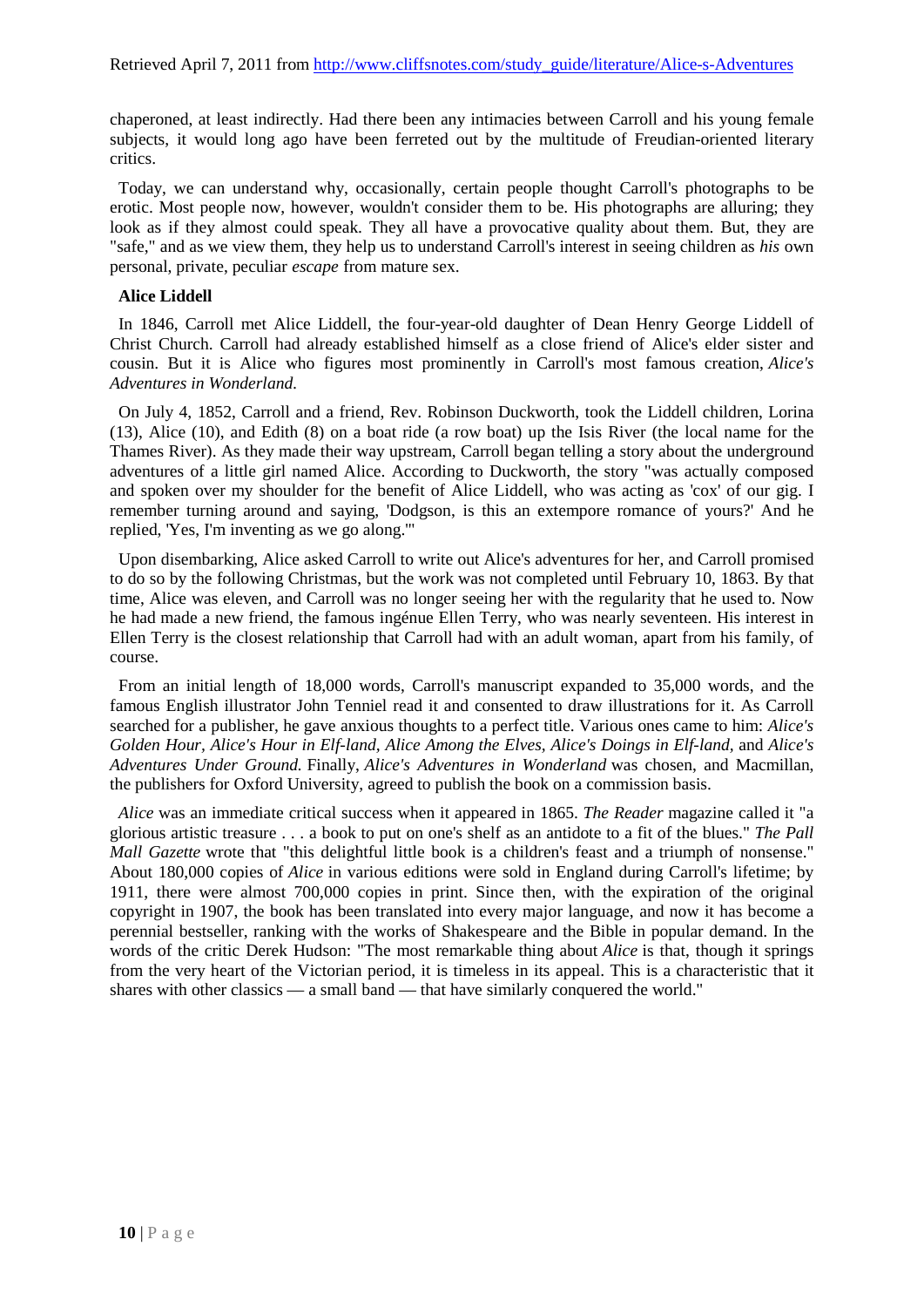# **4. Critical Essays:** *Alice as a Character*

Alice is reasonable, well-trained, and polite. From the start, she is a miniature, middle-class Victorian "lady." Considered in this way, she is the perfect foil, or counterpoint, or contrast, for all the unsocial, bad-mannered eccentrics whom she meets in Wonderland. Alice's constant resource and strength is her courage. Time and again, her dignity, her directness, her conscientiousness, and her art of conversation *all* fail her. But when the chips are down, Alice reveals something to the Queen of Hearts — that is: spunk! Indeed, Alice has all the Victorian virtues, including a quaint capacity for rationalization; yet it is Alice's *common sense* that makes the quarrelsome Wonderland creatures seem perverse in spite of what they consider to be their "adult" identities.

Certainly, Alice fits no conventional stereotype; she is neither angel nor brat. She simply has an overwhelming curiosity, but it is matched by restraint and moderation. She is balanced in other ways, too. To control her growth and shrinking, she only "samples" the cake labeled "EAT ME." And never is there a hint that she would seek to use her size advantage to control her fate and set dictatorial rules of behavior for Wonderland. The Caterpillar takes offense when she complains of being three inches tall. And the Duchess is unreasonable, coarse, and brutal. But in each case, their veneer of "civility" is either irrational or transparent. The Caterpillar finds mirth in teasing Alice with his pointed, formal, verb games, and the rude Duchess mellows into a corrupt "set of silly rules." Yet, behind their playfulness, Alice senses resentment and rage. It is not so much that Alice is kept "simple" so as to throw into relief the monstrous aspects of Wonderland characters. Rather, it is that Alice, as she conceives of her personality in a dream, *sees herself* as simple, sweet, innocent, and confused.

Some critics feel that Alice's personality and her waking life are reflected in Wonderland; that may be the case. But the story itself is independent of Alice's "real world." Her personality, as it were, stands alone in the story, and it must be considered in terms of the Alice character in Wonderland.

A strong moral consciousness operates in all of Alice's responses to Wonderland, yet on the other hand, she exhibits a child's insensitivity in discussing her cat Dinah with the frightened Mouse in the pool of tears. Generally speaking, Alice's simplicity owes a great deal to Victorian feminine passivity and a repressive domestication. Slowly, in stages, Alice's reasonableness, her sense of responsibility, and her other good qualities will emerge in her journey through Wonderland and, especially, in the trial scene. Her list of virtues is long: curiosity, courage, kindness, intelligence, courtesy, humor, dignity, and a sense of justice. She is even "maternal" with the pig/baby. But her constant and universal human characteristic is simple wonder — something which all children (and the child that still lives in most adults) can easily identify with.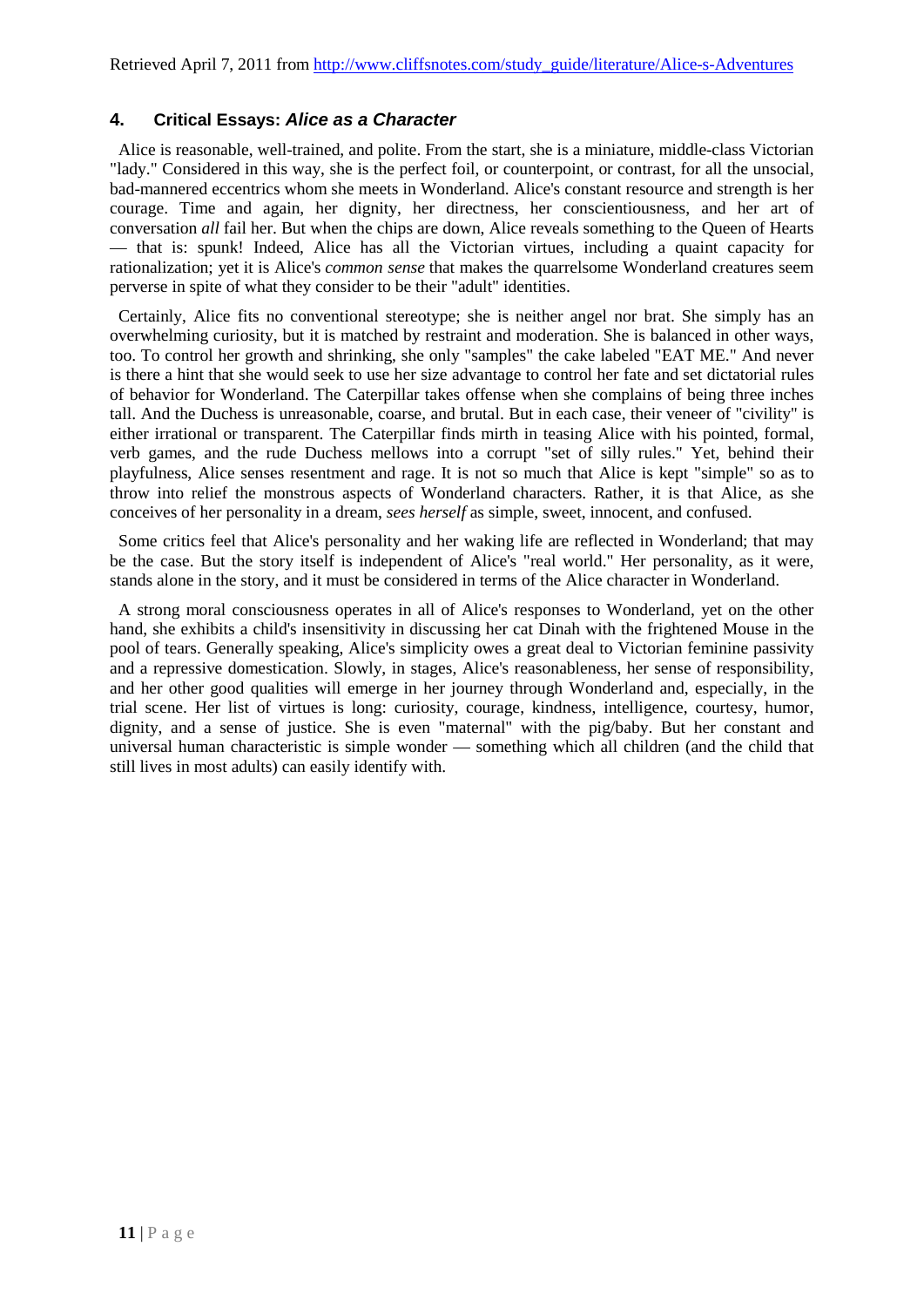# **5. Critical Essays: Themes in** *Alice's Adventures in Wonderland*

Alice's Adventures in Wonderland provides an inexhaustible mine of literary, philosophical, and scientific themes. Here are some general themes which the reader may find interesting and of some use in studying the work.

Alice's initial reaction after falling down the rabbit-hole is one of extreme loneliness. Her curiosity has led her into a kind of Never-Never Land, over the edge of Reality and into a lonely, very alien world. She is further lost when she cannot establish her identity. Physically, she is lost; psychologically, she also feels lost. She cannot get her recitations right, and she becomes even more confused when her arithmetic (a subject she believed to be unchanging and solid) fails her. Every attempt to establish a familiar basis of identity creates only the sense of being lost — absolutely lost. Alice becomes, to the reader, a mistreated, misunderstood, wandering waif. Trapped in solitude, she finds herself lapsing into soliloquies that reflect a divided, confused, and desperate self.

#### **The Child-Swain**

Alice is the most responsible "character" in the story; in fact, she is the only real person and the only "true" character. At most, the other creatures are antagonists, either a bit genial or cruel, depending on how they treat Alice at any given point in the story. Alice's innocence makes her a perfect vehicle of social criticism a la Candide. In her encounters, we see the charmingly pathetic ingénue — a child whose only purpose is to escape the afflictions around her. By implication, there is the view that a child's perception of the world is the only sane one. Conversely, to grow and mature leads to inevitable corruption, to sexuality, emotionalism, and adult hypocrisy. The child as an innocent, sympathetic object has obvious satirical utility, but only to the point that the child must extend sympathy herself and Alice fails to do this when she describes her cat Dinah to the Mouse, and later when she confesses to having eaten eggs to the frightened mother pigeon.

#### **Children and Animals**

In an age such as our own, where philosophers earnestly debate the rights of animals, or whether machines can "think," we cannot escape the child's affinity for animals. And in Wonderland, except for the Gryphon, none of the animals are of a hostile nature that might lead Alice to any harm. (And the Gryphon is a mythical animal so he doesn't count as a "true" animal.) Most of the Wonderland animals are the kind one finds in middle-class homes, pet shops, and in children's cartoons. Although they may not seem so in behavior, most of them are, really, pets. Alice feels a natural identity with them, but her relationship ultimately turns on her viewing them as adults. So her identity with the animals has a lot to do with her size in relationship to adults. Alice emphasizes this point when she observes that some ugly children might be improved if they were pigs. In her observation lies the acceptance of a common condition of children and animals: Each is personified to a degree. Thus, it is not surprising that in the world of the child, not only animals, but dolls, toys, plants, insects, and even playing cards have the potential to be personified by children (or adults).

# **Death**

Growing up in Wonderland means the death of the child, and although Alice certainly remains a child through her physical changes in size — in other ways, death never seems to be far away in Wonderland. For example, death is symbolized by the White Rabbit's fan which causes Alice to almost vanish; death is implied in the discussion of the Caterpillar's metamorphosis. And death permeates the morbid atmosphere of the "enchanted garden." The Queen of Hearts seems to be the Goddess of Death, always yelling her single, barbarous, indiscriminate, "Off with their heads!"

#### **Nonsense**

One of the key characteristics of Carroll's story is his use of language. Much of the "nonsense" in Alice has to do with transpositions, either of mathematical scale (as in the scene where Alice multiplies incorrectly) or in the scrambled verse parodies (for example, the Father William poem). Much of the nonsense effect is also achieved by directing conversation to parts of speech rather than to the meaning of the speakers — to definitions rather than to indications. When Alice asks the Cheshire-Cat which way to go, he replies that she should, first, know where she's going. The Frog-Footman tells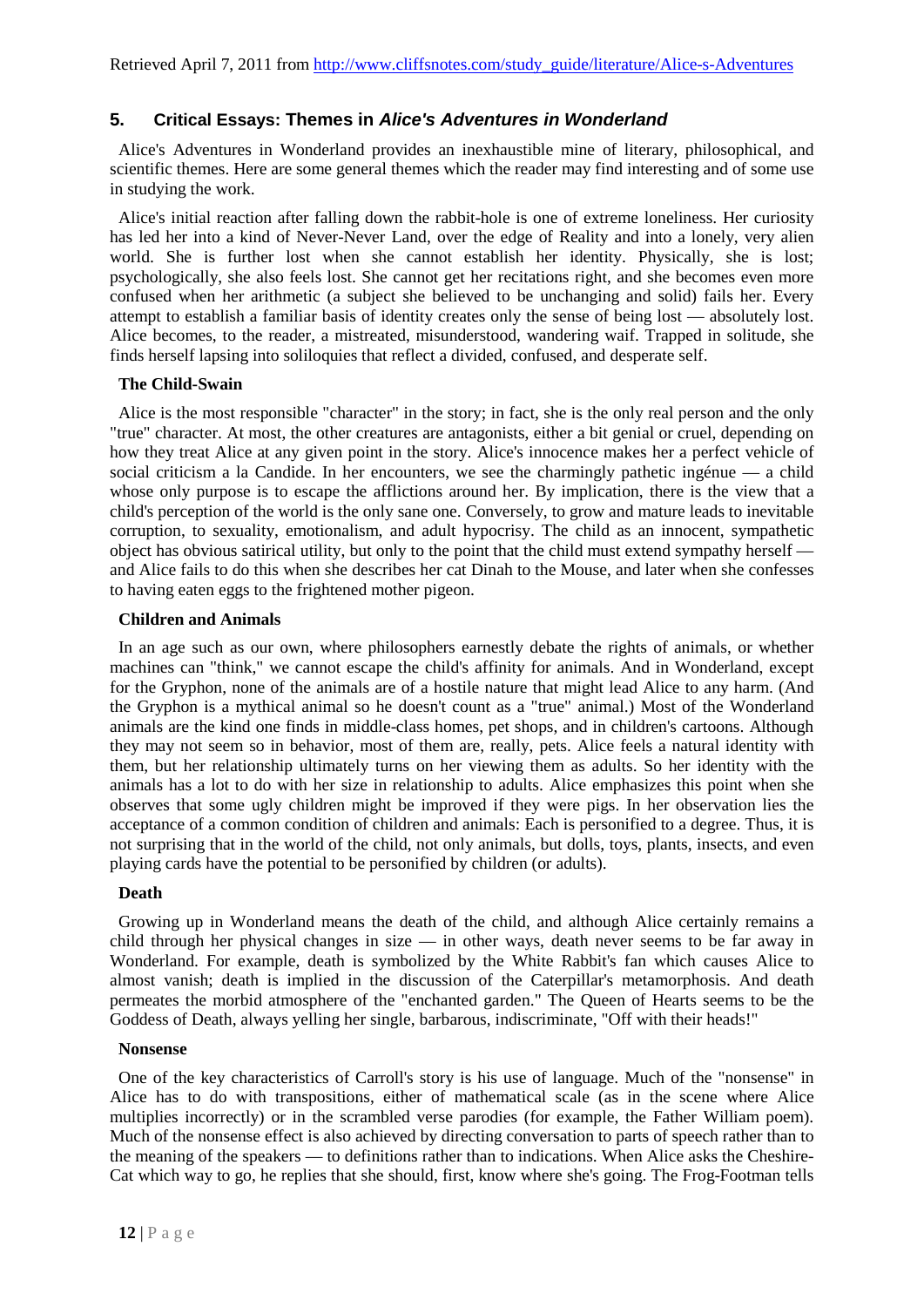her not to knock on the door outside the Duchess' house; he can only open the door when he is inside (though Alice, of course, manages to open the door from the outside). And some of the nonsense in Wonderland is merely satirical, such as the Mock Turtle's education. But the nature of nonsense is much like chance, and rules to decipher it into logical meaning or sense patterns work against the principal intent of Carroll's purpose — that is, he wanted his nonsense to be random, senseless, unpredictable, and without rules.

# **Nature and Nurture**

The structure of a dream does not lend itself to resolution. A dream simply is a very different kind of "experience." In this sense, Alice does not really evolve into a higher understanding of her adventure. She has the memory of Wonderland but she brings nothing "real" from Wonderland — only her memory of it. This is a powerful testament to the influence of her domestication. In Alice's case, good social breeding is more important than her natural disposition. But if Alice leaves Wonderland without acquiring any lasting, truly worthwhile knowledge, neither can she give any wisdom to the creatures whom she has met there. Nature, in each case, sets limits on the ability to assimilate experiences.

In the Caucus-race, for instance, the race depicts the absurdity of democracy. Yet, Alice's critical attitude — a product of her class education — is also satirized. The object of the race is to have everyone dry off; so it doesn't matter who wins or loses, and clearly the outcome of the race is irrelevant. To think otherwise, as Alice does, is absurd. The point of the running about is to dry off, which, incidentally, makes it equally absurd to call moving about for that purpose a "race."

Wonderland offers a peculiar view of Nature. For one thing, all the animals have obviously been educated. There is literally not a "stupid" one in the bunch (unless it is the puppy or the pig/baby). In general, the basic condition common to all the creatures is not ignorance — but madness, for which there seems to be no appropriate remedy. A Victorian reader must have wondered how the animals were "trained"; after all, the assumptions that Alice makes all rest on her "training." On this point, however, the reader can only speculate.

In Wonderland, much of the fun depends on the confusion of "training." Nature and natural feelings seem to more often than not mean danger or potential violence. (But except for the puppy and the pig/baby, there are no natural creatures, however much natural feelings are expressed.) The Duchess, for example, seems to be only the epitome of rage; she conveys a kind of sadistic delight in digging her chin into Alice's shoulder; anger even seems to motivate her didactic morals (that is, "Flamingoes and mustard both bite").

Finally, nature seems superior to nurture in Wonderland, as the personification of beasts seems to be no improvement on the actual beasts themselves. The pig, for example, is a more content creature as a pig, for the baby was not happier when it was a baby.

# **Justice**

Although there are plenty of "rules," the laws of Wonderland seem a parody of real justice. The Queen of Hearts, for example, thinks nothing of violating the law which protects people from illegal prosecution; she seeks the head of the Knave of Hearts for having been only accused of stealing the tarts. Thus, the Queen violates the spirit of the law against stealing to satisfy the logical necessity that every trial must have an execution. The spirit of the law is, so to speak, sacrificed to satisfy the reversibility of the symbolic letter of her logic. In the croquet game, anyone can be executed for reasons known only to the sovereign Queen, who acts as though she is a divinity with the power to take or give life. Under a monarchy, the monarchs are above the law. In Wonderland, however, the monarch's will is flaunted when the command is to execute someone. Ignoring the Queen's command to behead someone is a matter of survival as well as justice.

The trial of the Knave of Hearts satirizes both too much law and law by personal edict. Someone may have stolen the tarts, and it may well have been the Knave. But the offense is trivial, and the sentence is only a joke. One of the problems with the law in any context is its application. When the law ceases to promote harmony, then its purpose as a regulator of human affairs is subverted. In Wonderland the idea of a law seems ridiculous because the operative principle of Wonderland is chaos. Injustice, then, is a logical consequence of living in Wonderland. The rule of the strongest person must be the law —